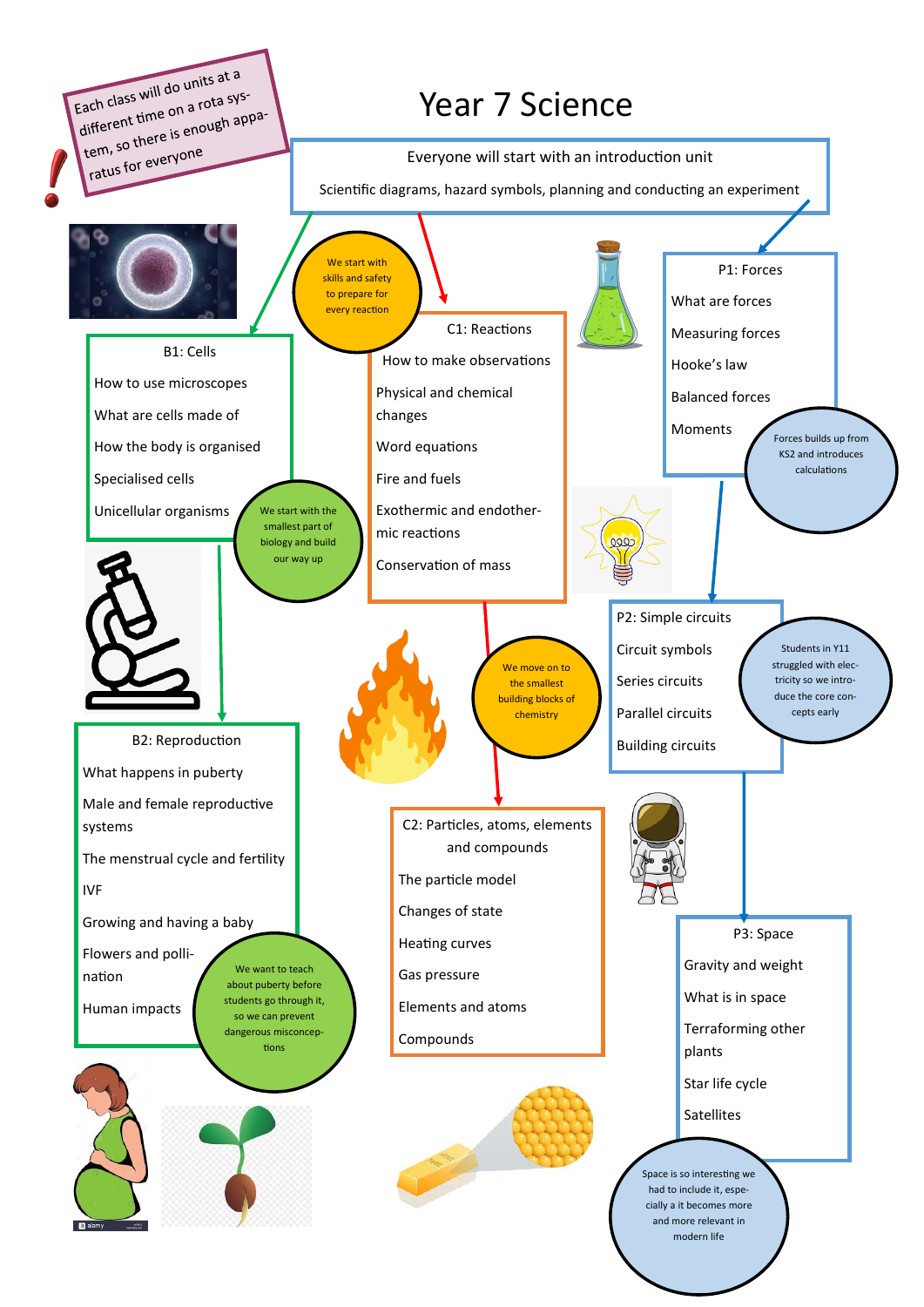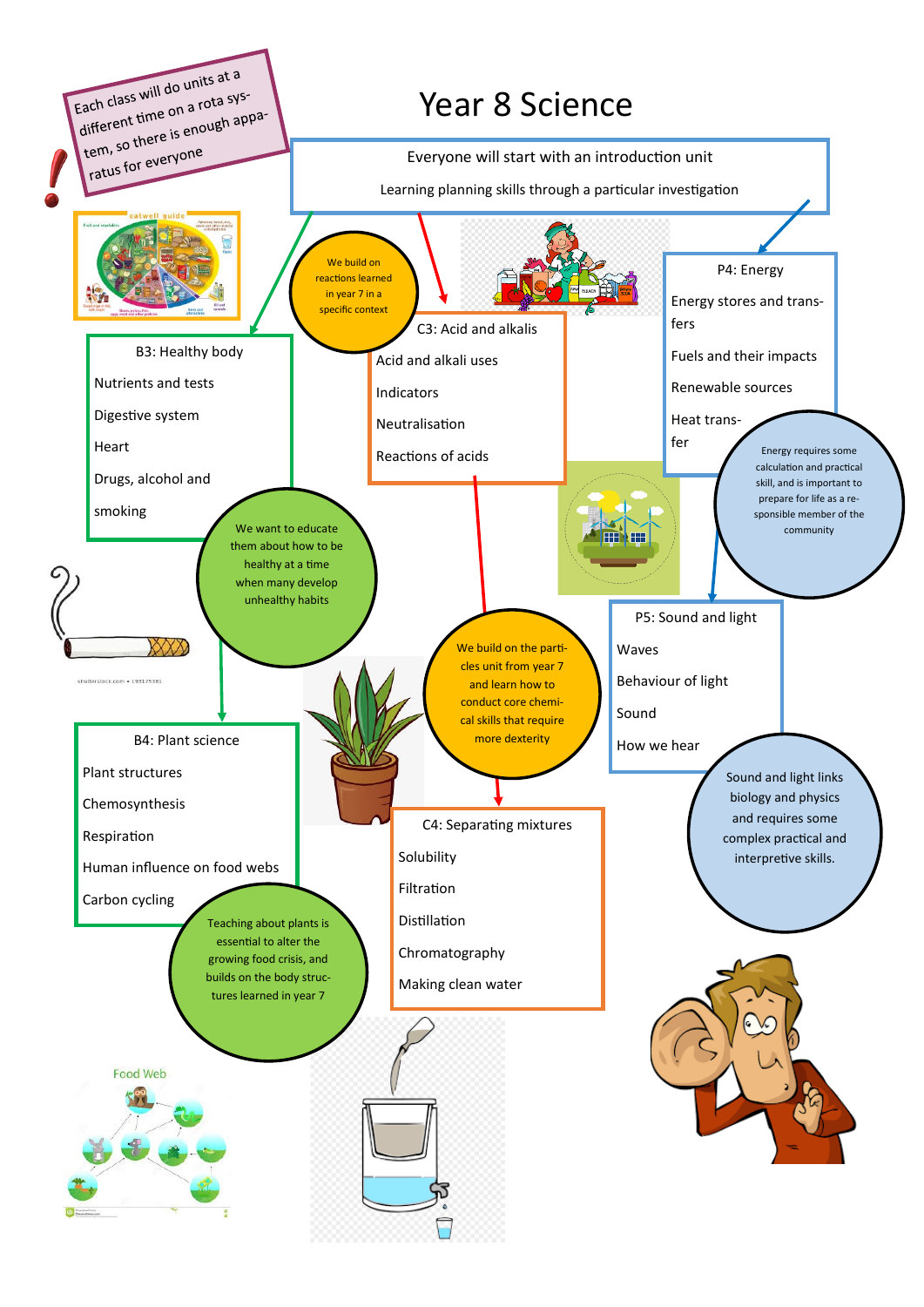## Year 9 Science



In the final half term of the year, year 9 start the Edexcel 9-1 combined science course. We have found it re-engages students before the GCSE and gives us extra time to prepare them fully for exams in year 11.